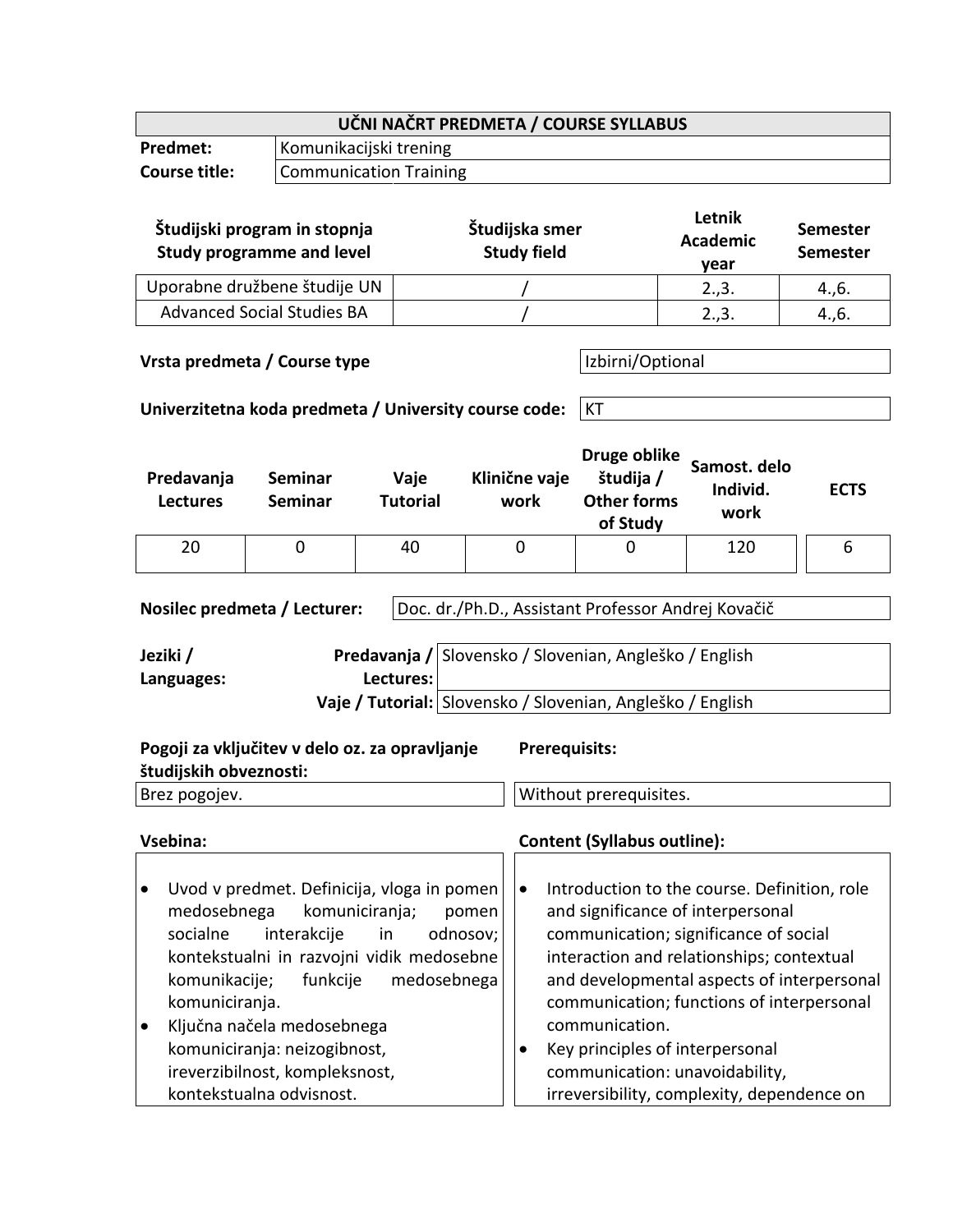| l e | Oblike in sestavni deli komuniciranja:   | context.                                |
|-----|------------------------------------------|-----------------------------------------|
|     | verbalna in neverbalna komunikacija;     | Forms and components of communication:  |
|     | oblike govorov; sestavni deli            | verbal and non-verbal communication;    |
|     | komunikacijske tehnike                   | forms of speeches; components of a      |
| ه ا | Znanje in veščine dobrega govorca, odnos | communication technique.                |
|     | do nastopov in predstavitev.             | Knowledge and skills of a good speaker, |
| I۰  | Etika komuniciranja.                     | attitude towards performances and       |
|     |                                          | presentations.                          |
|     |                                          | Communication ethics.                   |

## **Temeljni literature in viri / Readings:**

- KOVAČIČ, A. (2014): Action Formula for Influence, Pro-active Communication Techniques učno gradivo.
- O'CONNOR, Joseph, Lages, Andrea (2007), How coaching works, A & C Black Publishers Ltd.
- Horgie, O. (2010): Skilled Interpersonal Communication: Research, Theory and Practice. Routledge.
- Hartley, P. (1999). Interpersonal Communication. London: Routledge.
- Sloane, T. O. (2001). Encyclopedia of Rhetoric. Oxford: Oxford University Press.

| Cilji in kompetence:                                                                     | <b>Objectives and competences:</b>                                                                                     |
|------------------------------------------------------------------------------------------|------------------------------------------------------------------------------------------------------------------------|
| Učna enota prispeva k razvoju naslednjih<br>splošnih in predmetno-specifičnih kompetenc: | The instructional unit contributes to the<br>development of the following general and<br>subject-specific competences: |
| Splošne kompetence:                                                                      | General competences:                                                                                                   |
| Sposobnost fleksibilne uporabe znanja v<br>praksi.                                       | Ability to use the acquired knowledge in<br>practice in a flexible manner.                                             |
| Predmetnospecifične kompetence:                                                          | Subject-specific competences:                                                                                          |
| opravljenem izpitu iz predmeta<br>Po<br>bo                                               | Upon completion of this course, the student will                                                                       |
| student/ka pridobil/a kompetence:                                                        | have competences:                                                                                                      |
| Občutljivost za ljudi in socialno okolje ter                                             | Sensitivity to other people and to the social<br>$\bullet$                                                             |
| razvoj komunikacijskih sposobnosti<br>in                                                 | development<br>environment,<br>οf                                                                                      |
| spretnosti, posebej<br>komunikacije<br>$\mathsf{V}$                                      | communication skills, especially<br>those                                                                              |
| mednarodnem okolju.                                                                      | connected to the context of international                                                                              |
| veščine retorike<br>$\bullet$                                                            | environment.                                                                                                           |
| Etična refleksija in zavezanost profesionalni<br>$\bullet$                               | Arts of rhetoric's<br>$\bullet$                                                                                        |
| etiki v družbenem okolju s spoštovanjem                                                  | Ethical self-reflection and commitment to<br>$\bullet$                                                                 |
| neskriminatornosti<br>načela<br>in.                                                      | professional<br>ethics<br>society,<br>in.<br>a                                                                         |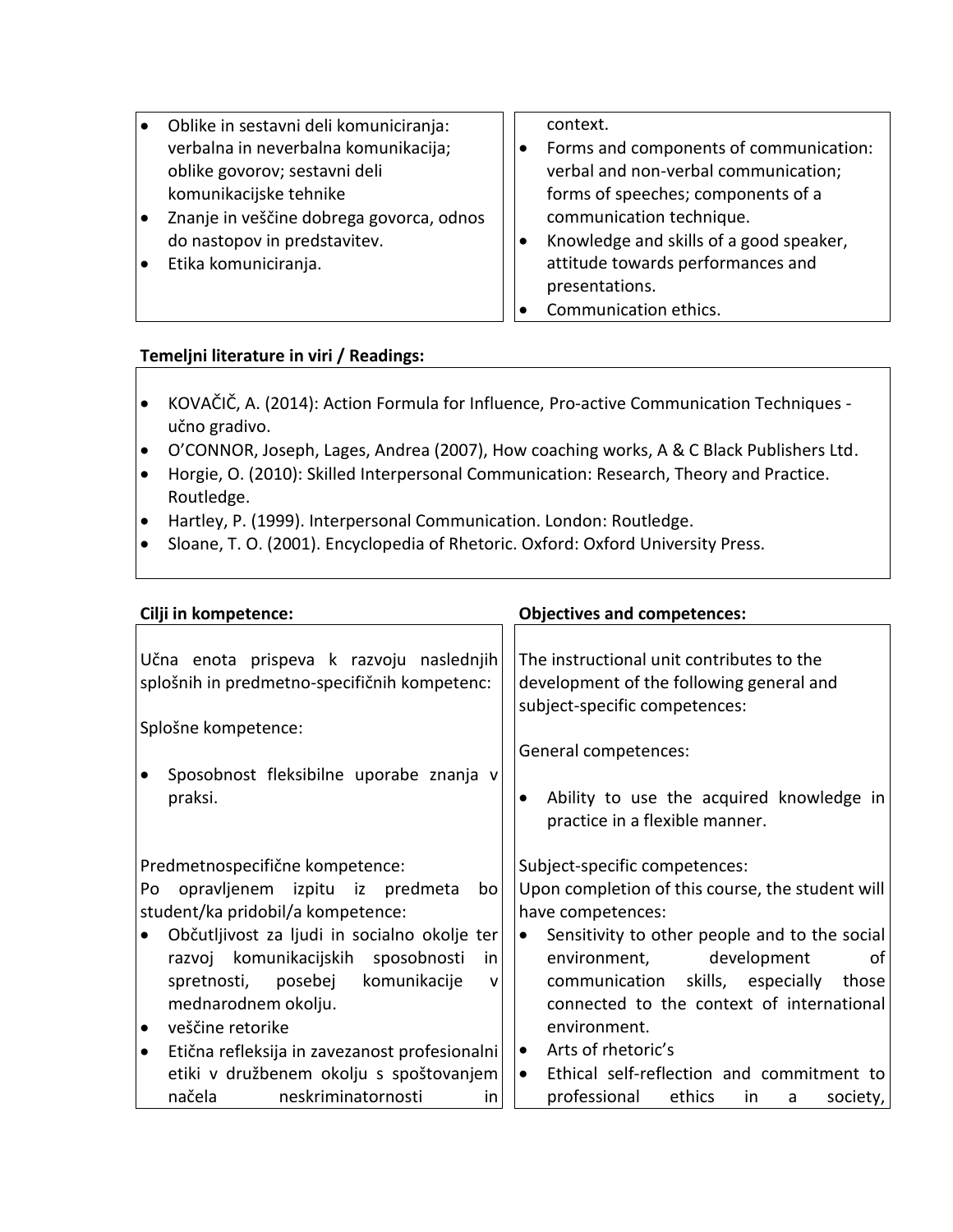multikulturnosti

- Zmožnost vzpostavljanja in vzdrževanja kooperativnih odnosov za delo v skupini in z drugimi uporabniki in skupinami (lokalna skupnost, organizacije javne uprave, gospodarstvo, nevladne organizacije) ter zmožnost strpnega dialoga.
- Organizacijske in vodstvene spretnosti v organizacijah, ob razumevanju individualnih vrednot in skupinskih vrednotnih sistemov, z obvladovanjem profesionalno–etičnih vprašanj.
- Komuniciranje s strokovnjaki iz različnih področij gospodarskega in družbenega življenja ter z različnimi interesnimi skupinami.

demonstrating respect towards indiscrimination and multicultural society.

- Ability to establish and maintain cooperative relations required in team work and in working with other users and teams (local community, public administration organisations, economy, NGOs), and the ability to engage in tolerant dialogue.
- Organisational and leadership skills essential for operations within organisations, as well as understanding of individual values and collective value systems, and proficiency in dealing with professional and ethical questions.
- Communication with experts from different areas of economy and social life, as well as with different interest groups.

| Predvideni študijski rezultati:             | <b>Intended learning outcomes:</b>              |  |  |
|---------------------------------------------|-------------------------------------------------|--|--|
| Študent/študentka:                          | Students will:                                  |  |  |
| pozna in razume pomen medosebnega           | know and understand the significance of         |  |  |
| komuniciranja;                              | interpersonal communication;                    |  |  |
| pozna in razume ključne definicije,         | know and understand key definitions,            |  |  |
| koncepte in funkcije medosebnega            | concepts and functions related to interpersonal |  |  |
| komuniciranja;                              | communication;                                  |  |  |
| obvladuje osnove učinkovitega               | master the basics of efficient                  |  |  |
| medosebnega komuniciranja, verbalnega in    | interpersonal communication, verbal and non-    |  |  |
| neverbalnega;                               | verbal;                                         |  |  |
| razume delovanje dejavnikov, ki             | understand the functioning of factors,          |  |  |
| vplivajo na uspešnost govorjenja in jih zna | which influence successful speaking, and        |  |  |
| upoštevati v komunikacijskem procesu;       | consider them during a communication process;   |  |  |
| reflektira in kritično ovrednoti različne   | reflect upon and critically evaluate            |  |  |
| komunikacijske izkušnje.                    | different communication experiences.            |  |  |
|                                             |                                                 |  |  |
|                                             |                                                 |  |  |
|                                             |                                                 |  |  |
|                                             |                                                 |  |  |
|                                             |                                                 |  |  |
|                                             |                                                 |  |  |
|                                             |                                                 |  |  |
|                                             |                                                 |  |  |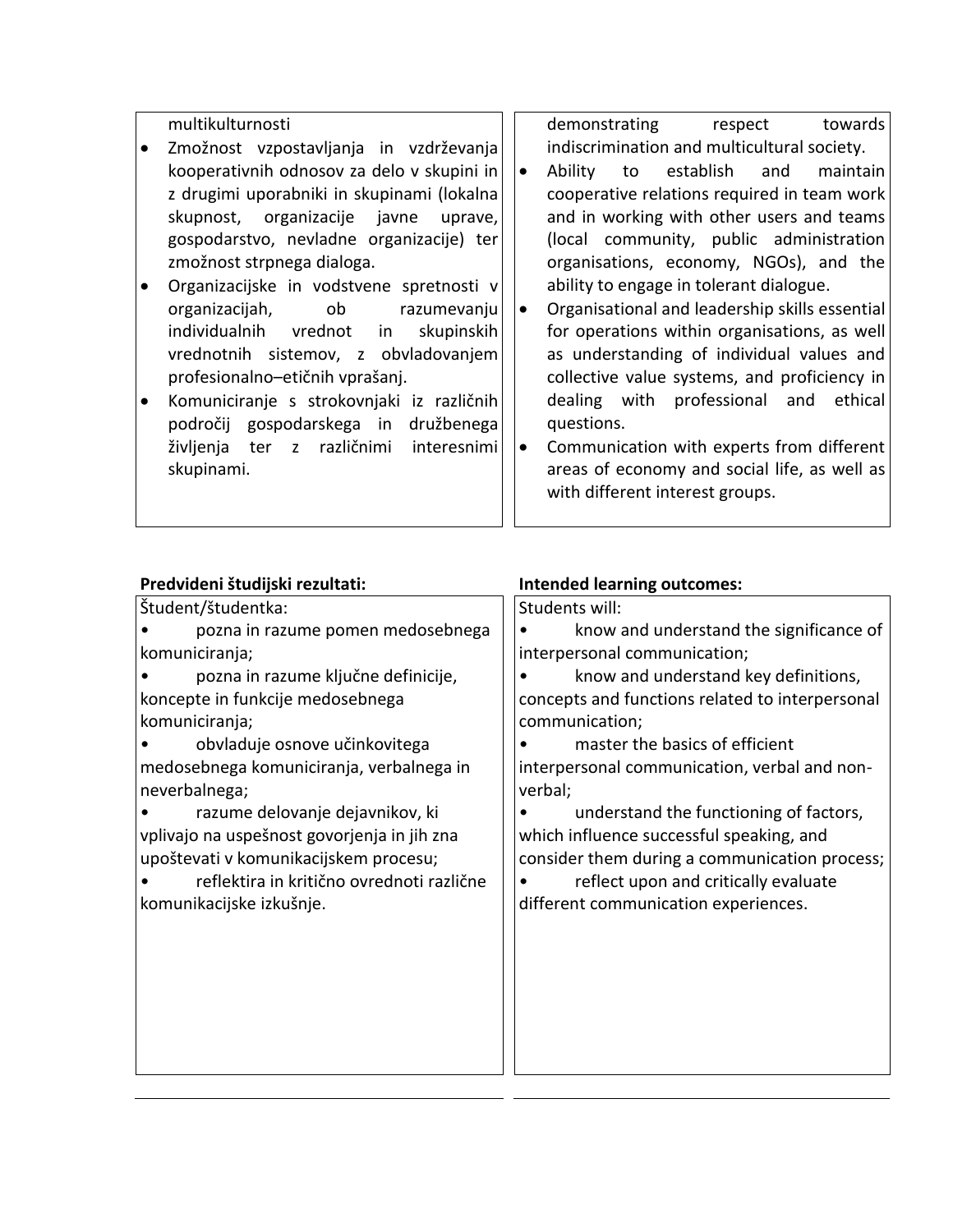| Metode poučevanja in učenja:                                                                                                                                                                                                                                                                                                                                                                                                                                                                                                                                                                                                                                                                                                      | Learning and teaching methods:                                                                                                                                                                                                                                                                                                                                                                                                                                                                                                                                                                                                                                                                                  |  |
|-----------------------------------------------------------------------------------------------------------------------------------------------------------------------------------------------------------------------------------------------------------------------------------------------------------------------------------------------------------------------------------------------------------------------------------------------------------------------------------------------------------------------------------------------------------------------------------------------------------------------------------------------------------------------------------------------------------------------------------|-----------------------------------------------------------------------------------------------------------------------------------------------------------------------------------------------------------------------------------------------------------------------------------------------------------------------------------------------------------------------------------------------------------------------------------------------------------------------------------------------------------------------------------------------------------------------------------------------------------------------------------------------------------------------------------------------------------------|--|
| Predavanja z aktivno udeležbo<br>študentov (razlaga, diskusija, vprašanja,<br>primeri, reševanje problemov);<br>Sprotne naloge na vajah in doma<br>(refleksija izkušenj, projektno delo, timsko<br>delo, metode kritičnega mišljenja, diskusija,<br>sporočanje povratne informacije, socialne<br>igre);<br>Eksperimentalne vaje, ki temeljijo na<br>izkušenjskem, sodelovalnem in problemskem<br>učenju (samostojno učenje, diskusija, razlaga,<br>opazovanje, timsko delo, študija primera,<br>metode kritičnega branja in pisanja, igra vlog,<br>sodelovalno učenje, portfolijo, evalvacija,<br>samoocenjevanje);<br>Individualne in skupinske konzultacije<br>(diskusija, dodatna razlaga, obravnava<br>specifičnih vprašanj). | Lectures with active student<br>participation (explanation, discussion,<br>questions, cases, problem solving);<br>Seminars at workshops and home<br>assignments (reflexion about experiences,<br>project work, team work, method of critical<br>thinking, discussion, feed-back, social games);<br>Experimental exercises based on<br>experience, co-operation, problem learning<br>(individual study, discussion, explanation,<br>observation, team work, case study, method of<br>critical reading and writing, role play, co-<br>operative learning, portfolio, evaluation and<br>self-evaluation);<br>Individual consultations (discussion,<br>additional explanation, treatment of specific<br>questions). |  |
|                                                                                                                                                                                                                                                                                                                                                                                                                                                                                                                                                                                                                                                                                                                                   |                                                                                                                                                                                                                                                                                                                                                                                                                                                                                                                                                                                                                                                                                                                 |  |

| Delež (v %) / |  |
|---------------|--|

| Načini ocenjevanja: |                                                                                             | Weight (in %) | Assessment:                                                                       |
|---------------------|---------------------------------------------------------------------------------------------|---------------|-----------------------------------------------------------------------------------|
|                     | Pisni/ustni izpit                                                                           | 50%           | Written / oral examination                                                        |
|                     | Aktivno sodelovanje na vajah in<br>poročila eksperimentalnih vaj ter<br>predstavitev naloge | 50%           | Active participation, reports on<br>laboratory work and the paper<br>presentation |

## **Reference nosilca / Lecturer's references:**

- KOVAČIČ, Andrej. The Action Model For Measuring Influence In Advertising. Innovative Issues and Approaches in Social Sciences, vol.7, no.3:90-103.
- KOVAČIČ, Andrej, PODGORNIK, Nevenka. Testing CASC scale for measuring emotional and rational advertising and media effects. Innovative issues and approaches in social sciences, ISSN 1855-0541, 2013, vol. 6, no. 2, str. 82-97, ilustr.
- KOVAČIČ, Andrej. Using the method of observation in testing media advertising. Research in social change, ISSN 1855-4202, may 2013, no. 5, iss. 2, str. 5-22.
- KOVAČIČ, Andrej. How to measure the effects of advertising communication : a research methodology overview. Research in social change, ISSN 1855-4202, may 2012, no. 4, iss. 2, str. 85-113.